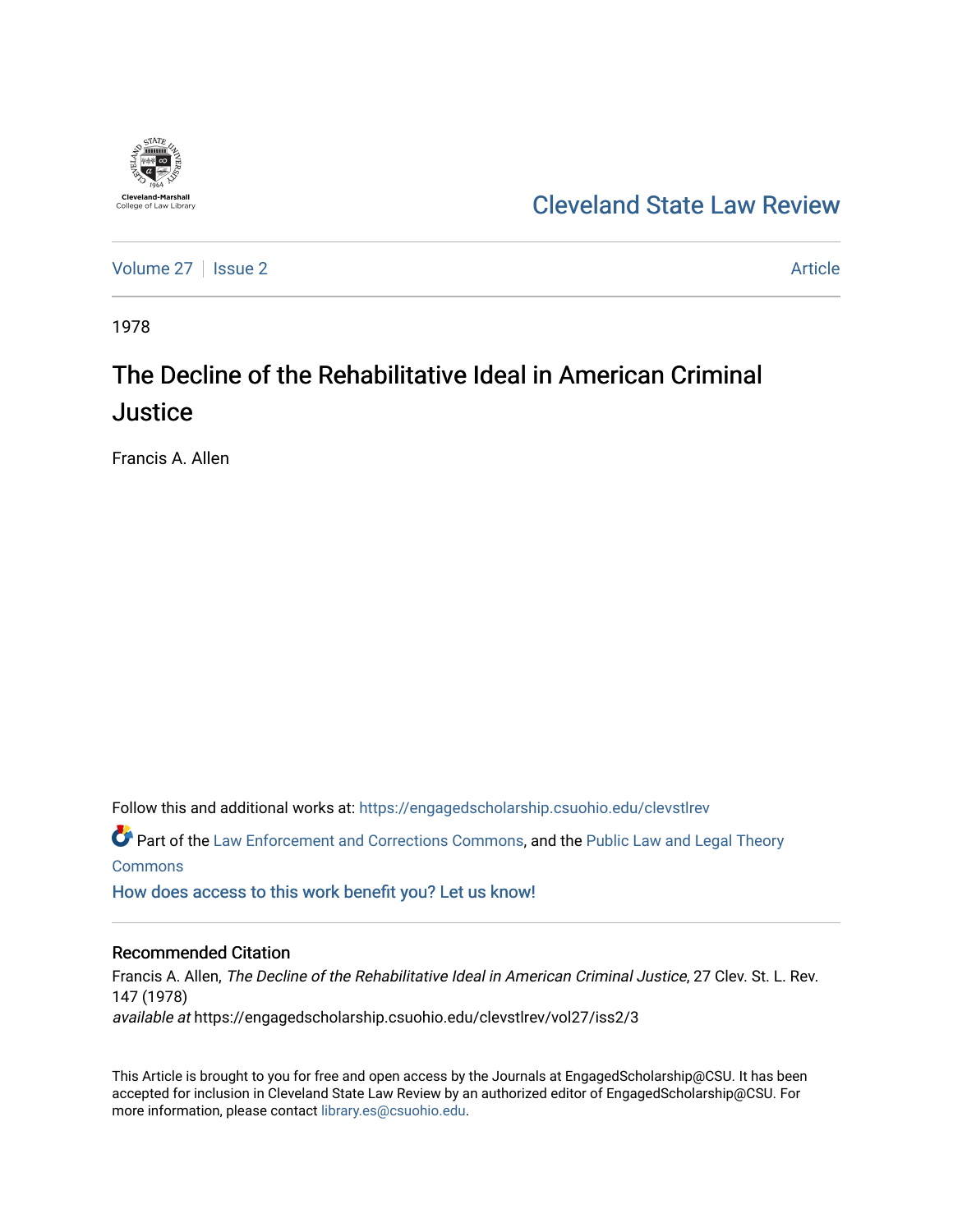## **ADDRESS**

### THE **DECLINE** OF THE REHABILITATIVE **IDEAL IN** AMERICAN CRIMINAL JUSTICE\*

FRANCIS A. ALLEN<sup>\*\*</sup>

**T HESE COMMENTS DO NOT CONSTITUTE A SET OF PERFECTED CONCLUSIONS;** rather, what is being presented is in the nature of an interim report. Because this is true, I do not have a printed text. I shall be speaking very informally, and on the basis of notes.

If there is any one characteristic of modem legal thought more important than any other it is the modem concern with issues of public policy. This has not always been true; at other times other interests appeared to dominate, such as the construction of elegant structures of precedents or questions of the historical validity of legal doctrine. Yet the modem fixation on public policy has not resulted, **by** and large, in highly sophisticated techniques of policy analysis. There has been much talk about policy science. We have borrowed from other disciplines, such as economics, and have enriched our vocabularies with talk about "cost-benefit ratios." I have no doubt that these accretions to our language have at times added significantly to our thought; although there are times when one almost concludes that the new phrases are chiefly useful to young faculty members demonstrating their command of fashionable language in their tenure articles. We do not do very much **by** way of auditing the performance of regulatory schemes initiated **by** the law, with the result that often we literally do not know what we are doing. Nor are we doing much to find out.

One of the areas of policy analysis insufficiently explored involves the impact of new knowledge on the law. The questions have not been ignored, as is demonstrated by the interests of a group of American legal historians in the impact of new technology on the law in nineteenth-century America. Yet I think most would agree that we are far from being able to state useful generalizations about the distribution of knowledge in this society, and about the tortuous course taken by knowledge as it moves out of the laboratory and the library and eventually to the court house or legislative hall.

What may be even more surprising is that in a democratic society we have not really been much concerned about the impact of changes in public attitudes and opinion on the law. One of the most forthright discussions **of** these matters is still Dicey's LAw **AND PUBLIC** OPINION **IN ENGLAND,'** but that book was originally published in 1905. Among other things, Dicey argues that in many areas the law tends to lead a life of its own, that new law is to some

**<sup>\*</sup>** This Address was delivered as the Twelfth Cleveland-Marshall Fund Lecture, by Professor Allen on April 13, 1978, at the Cleveland-Marshall College of Law of the Cleveland State University.

**<sup>-</sup>** A.B., Cornell College; L.L.B., Northwestern University; Edson R. Sunderland Professor of Law, University of Michigan Law School.

**A.** DicEy, **LAW AND PUBLIC OPINION IN ENGLAND** (1905).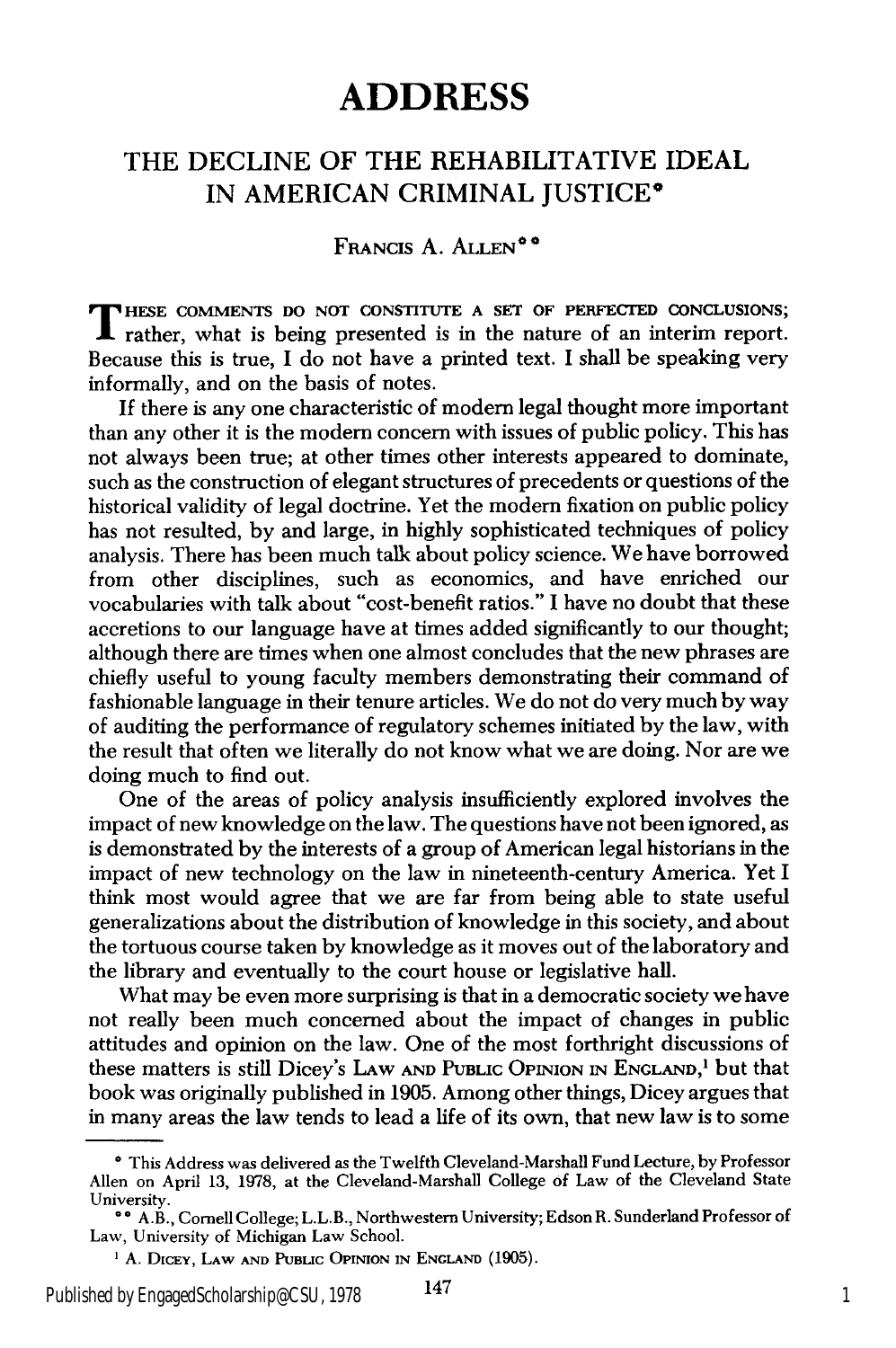extent generated by old law, and that in many instances there is no such thing as a public opinion, but rather many public opinions involving different segments of the community, only some of which are influential on legal development.

The decline of what I have called the rehabilitative ideal seems to me to offer a prime opportunity to consider the effect of changes in public attitudes on the policy of the law. I say a prime opportunity because we are talking about a series of ideas that has dominated thought about criminal justice in this country throughout most of the 20th century. Indeed, the origins of these ideas lie in the previous century and in even earlier history. Within the space of a single decade, perhaps less, there has been a precipitous falling off of support for the rehabilitative ideal in almost all segments of public opinion. This, of course, raises the question of why this has occurred and what its significance may be.

Consideration of these events may contribute to modem thought about public policy in the criminal law. If one, for example, is interested in maintaining or expanding a rehabilitative approach to penal treatment, it may be important to understand what limitations on such efforts are imposed by the present temper of public opinion. But there is another justification, and I confess that this has become increasingly interesting to me. The decline of the rehabilitative ideal may be of importance not only to those professionally interested in problems of crime and punishment, but also to those who may find in it insights about the society of which the criminal law is a part. More and more scholars in the universities are discovering that a useful approach to the understanding of contemporary society is to see it through the eyes of the legal system. Holmes, as usual, has the exact phrase. "The law is a small subject," he wrote, "though . . . it leads to all things **... "2**

I now come to the unhappy point in the lecture in which it is necessary to define terms. Nothing is better calculated to produce glazed looks on the face of an audience. It reminds me of an incident when I was a young, and, of course, a brash, law teacher. I was sitting at lunch at the Northwestern University Law School with some of my elderly colleagues, that is to say, persons in their late thirties and forties. The conversation was going full tilt when, very rudely, I interrupted one of my venerable colleagues to say: "But you certainly can't talk about that without defining your terms." My wonderful friend, Professor Nat Nathanson, whom I had confronted, smiled his lovely smile and said: "Define the terms and kill the conversation." He then proceeded without taking further notice of my presence. I hope that the modest effort I shall make in defining my terms will not kill the communication between us; for I believe that a word needs to be said about the meaning of the phrase "the rehabilitative ideal." My efforts at definition will be brief and not very elaborate.

When I speak of the rehabilitative ideal I refer to the notion that the sanctions of the criminal law should or must be employed to achieve fundamental changes in the characters, personalities, and attitudes of convicted offenders, not only in the interest of the social defense, but also in the interests of the well-being of the offender himself. This appears to be a

<sup>2</sup>THE **HOLMEs-EINSTEIN LmTES** 37 **(J.** Bishop ed. 1964). https://engagedscholarship.csuohio.edu/clevstlrev/vol27/iss2/3 2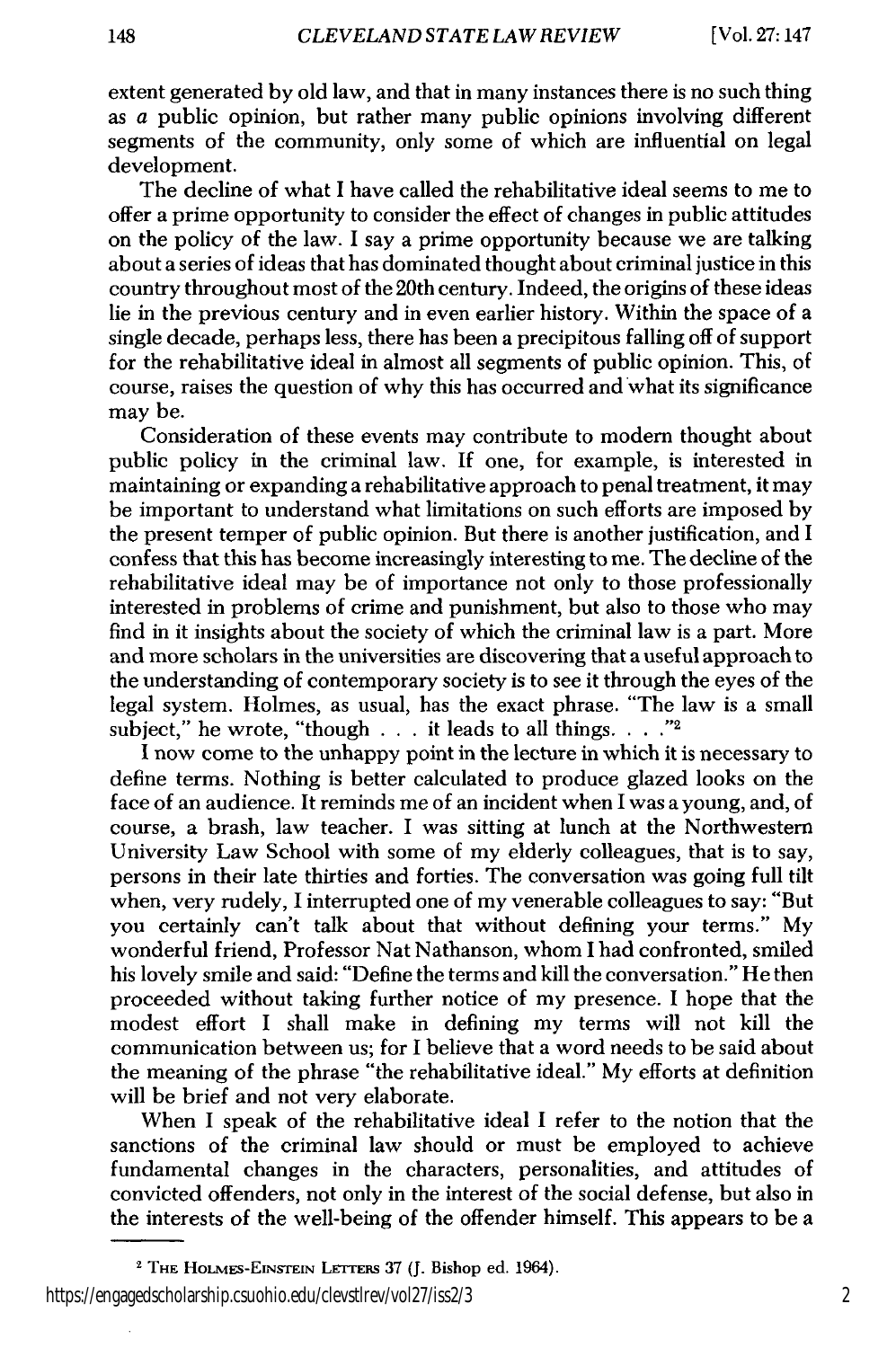simple idea, and it may be difficult to understand how it has come to be the source of such vigorous public controversies.

Actually the formula, as stated, doesn't tell one much. Obviously, it makes a great deal of difference how important one regards the rehabilitative object in comparison to other purposes of criminal punishment. Is rehabilitation to be regarded as the predominant purpose of criminal treatment or even the exclusive justification for criminal sanctions, as has, in fact, been asserted by some enthusiasts during the twentieth century; or is rehabilitation to be taken as only one of the goals of criminal punishment, other goals including things like the deterrence of crime, incapacitation of dangerous people, or even the expression of our feelings of moral indignation produced by the crime that was committed? The difference is great, for the latter view may result in our giving up rehabilitative aspirations in cases in which other objectives are thought to be of vital importance.

It also makes a great deal of difference about how one views the techniques of rehabilitation. Those techniques have in the past included the use of the whip and the club. On the other hand, the techniques espoused have included depth psychology, or drastic therapies like psycho-surgery, behavior modification, and the like. On still other occasions the rehabilitative techniques have included efforts to overcome illiteracy and training in job skills. It follows that although the general formula may be stated with some ease, there are many varieties of the rehabilitative ideal.

As was said earlier, there have been major defections from the rehabilitative ideal in very recent years. Until the mid-sixties or even the early seventies, the rehabilitative ideal was, by all odds, the dominant American theory of penal treatment. The support in the public and on the bench was perhaps not as enthusiastic as in the academic halls, but there was a wide consensus that the objective of criminal justice, however infrequently attained, ought to be rehabilitation. There are various ways the dominance of the idea can be illustrated. Almost all of the characteristic innovations in criminal justice in the 20th century are related to the rehabilitative ideal: the juvenile court, systems of probation and parole, the indeterminate sentence, the promise (if not the reality) of therapeutic programs in the prisons. Moreover, the rehabilitative ideal dominated the research interests of scientific criminology in this country. Typically, criminology was not much interested in such issues as the definition of criminal behavior, or the procedures by which criminality is determined. The criminologist took the convicted offender as a given, and proceeded to think about how a different and better person could be made out of him. This is one of the interesting instances of how an over-arching ideology determines what kinds of questions will be researched. One of the consequences of this was that until the last decade there has been no comprehensive effort to research the question of the deterrent efficacy of legal sanctions. A good deal of work in this area is now being done, but most of it has its origins in the last decade.

We, today, suddenly find ourselves in a situation in which there has been a massive desertion from the rehabilitative ideal and its assumptions. The significant thing is not so much that the general public has abandoned the rehabilitative ideal, or that the media have, or that the politicians have. In this country about once every seven years, since the American Revolution, we

Published by EngagedScholarship@CSU, 1978 3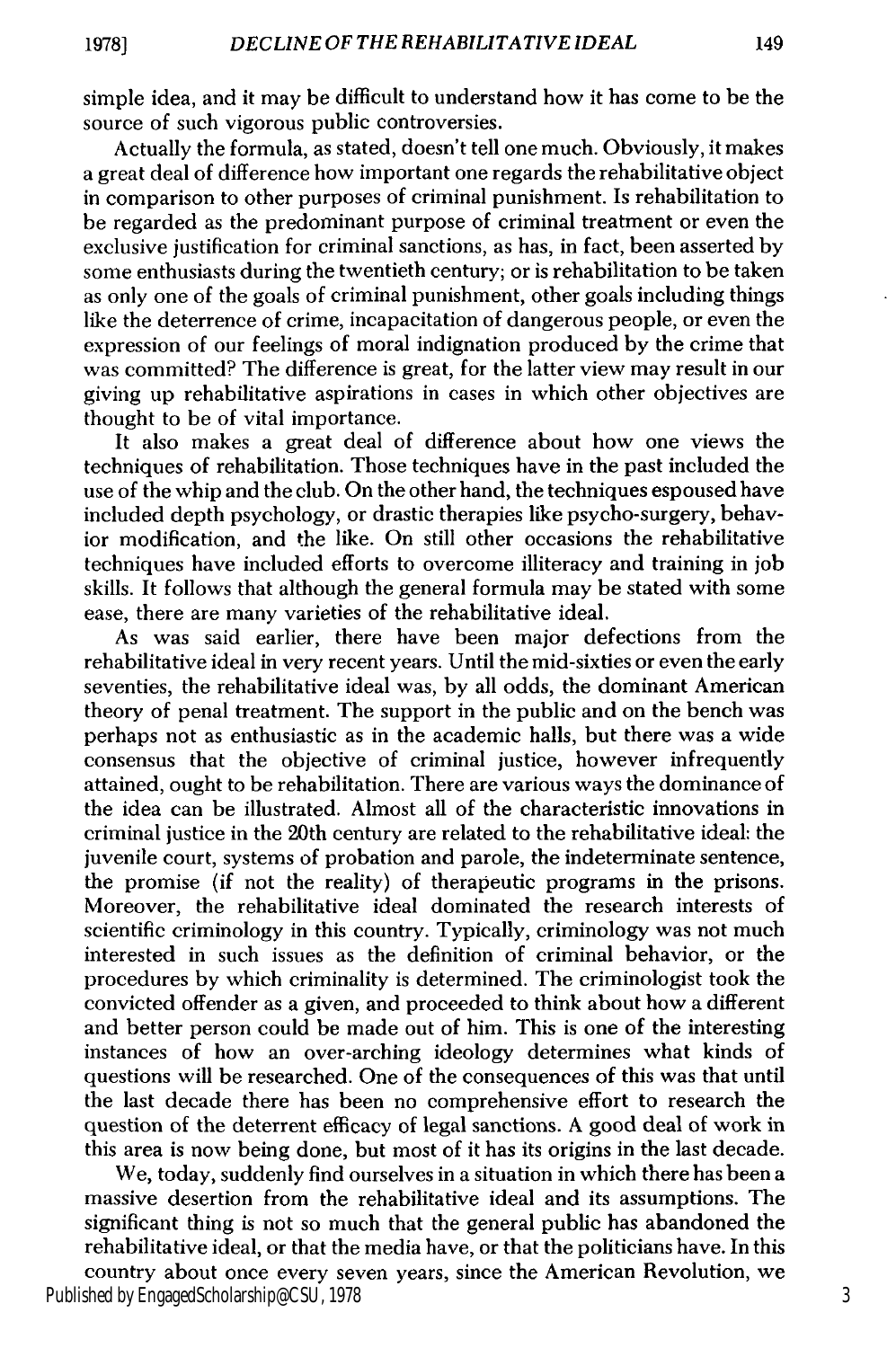150

suddenly discover that we have a crime problem. And each time we discover it we forget that it ever happened before. But the significance of this occasion is not simply that we are agitated about high crime rates, but that there has been a desertion of the rehabilitative ideal by the academic community; and that has not happened before.

This certainly is not to say that the rehabilitative ideal is dead. Some years ago it was fashionable to say that God is dead  $-$  a casualty of the modern world. The Association of the Bar of the City of New York published a book in the early 1970s with a question for its title, Is LAW DEAD?.<sup>3</sup> I do not assert that the rehabilitative ideal is dead; but I do assert that it is languishing. There are many groups in the community that support it with about the same undiluted enthusiasm as in the past; the Quakers, for example, have long identified with the rehabilitative ideal and with reservations continue to do so. There is substantial support for the continuation of the old ideology from the "helping professions," many members of which may be said to have a kind of vested interest in its maintenance. The fact is that hundreds of millions of dollars are being appropriated by Congress for rehabilitative objectives. It may be that there is something fundamental in American character that embraces the notion of rehabilitation.

Yet however casual one's interest in the system of criminal justice may be, I think that one can hardly miss the massive desertions from the standard of the rehabilitative ideal. It shows up in all sorts of ways. There are sentencing statutes now being passed expressly stating that rehabilitative considerations shall not be taken into account with reference to certain kinds of sentencing. It is really inconceivable that such provisions could have been enacted as recently as ten years ago. There is a great impatience with discretion in sentencing; a great desire for something called certainty in sentencing; a great impatience with high levels of criminality; strong support for vigorous measures of law enforcement; strong support for the notion of mandatory minimum sentences; and strong support for the elimination of the parole function altogether. All these things are grist for the mill in the new age that has followed the dominance of the rehabilitative ideal.

So there has been a precipitous and remarkable shift of opinion, more thorough-going than anything I can recall over a comparable period involving significant issues of legal policy. It will be useful if we can gain some notions about the "why" of these occurences.

There is a book written by a lawyer-sociologist, Anthony Platt and entitled THE CHILD SAVERS<sup>4</sup> that may be helpful in getting into the question. Some of you may know the book. The title is sardonic. The book consists of Professor Platt's version of the history of the juvenile court movement; it is angry and tendentious and fun because it is so angry. Platt's theory is that, in its origins, the juvenile court is a product of the milk-and-water values of the wives of the prosperous Chicago bourgeoisie in the last quarter of the 19th century, which women insisted on imposing those values on the children of the immigrant population. What was true of the origins is true of the subsequent history of

Is LAw **DEAD?** (E. Rostow ed. 1971).

<sup>&</sup>lt;sup>4</sup> A. PLATT, THE CHILD SAVERS (1977).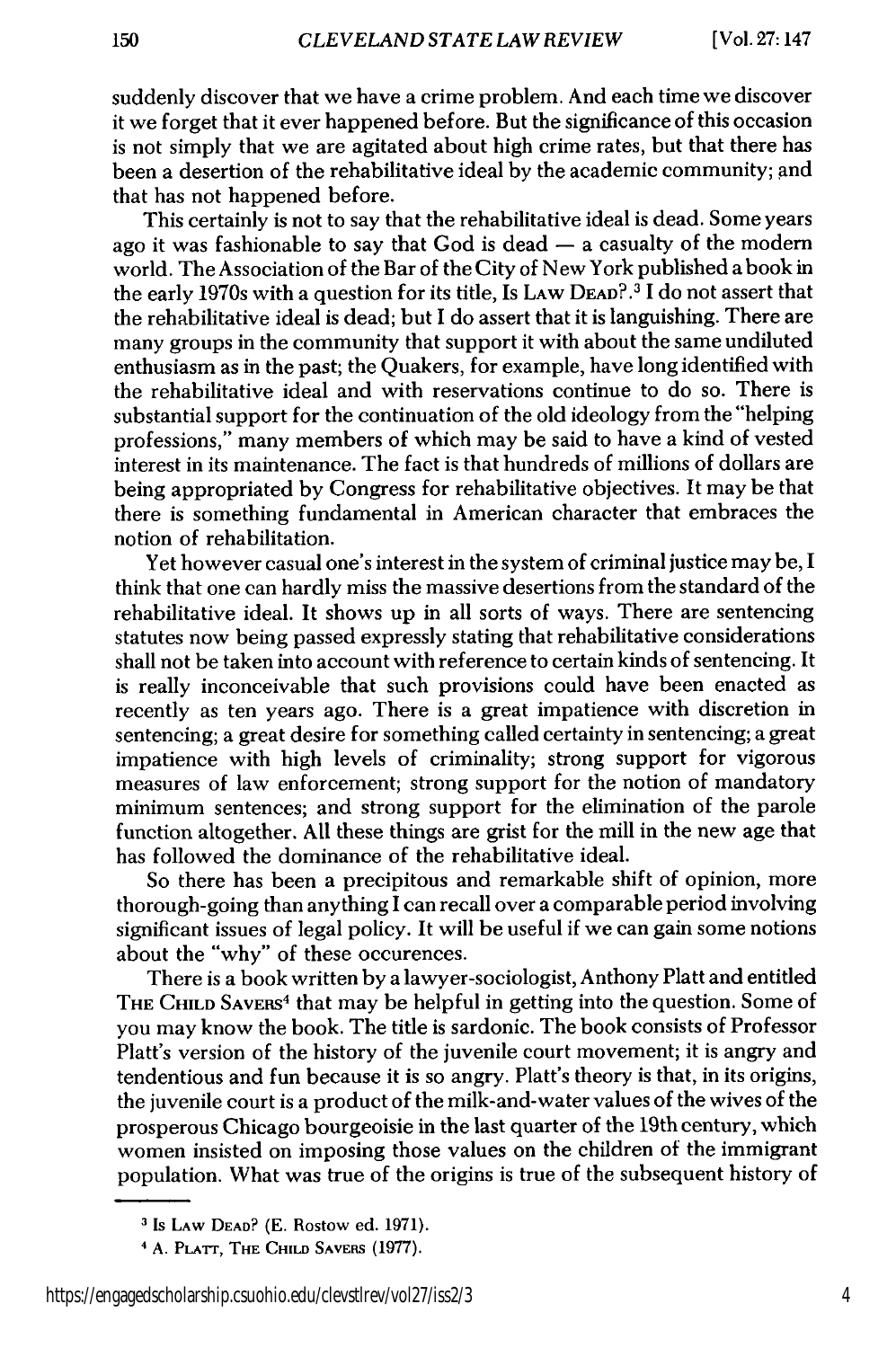the juvenile court: a continuing effort to impose middle-class standards on the poor and oppressed groups within society.

It is no part of my purpose to analyze or quarrel with this thesis. But in thinking about the Platt book this interesting question arises: Can you ever have a viable, flourishing rehabilitative ideal in a society unless the dominant segments of the society are confident of their values, so confident that they are willing to use the public force to impose them on society as a whole? And I wonder if that is not likely to be true also, of any society that would satisfy the requirements of Professor Platt.

At this point I am going to advance a proposition. It is an analytic proposition, not an empirical statement, and relates to what characteristics a society must possess in order to maintain a flourishing rehabilitative ideal. Then I shall try to test that proposition by looking at two very different societies in which the rehabilitative ideal flourished. Finally, I shall ask whether those conditions are satisfied in modem America. My proposition is in two parts. First, you cannot have a flourishing rehabilitative ideal unless the society as a whole has a strong faith in the malleability of human behavior and human character. It ought not to be supposed that no society could exist without that faith. The Calvinist society of Geneva with beliefs in predestination and the fixity of behavior types might constitute one example. A society founded on the assumptions of the Italian School of criminology may provide a more modern possibility. Lombroso, the leader of that School, talked about "born criminals" and viewed crime as the product of basic biological constitutional factors. If one accepts those assumptions, then penal policy is likely to be largely incapacitative, not rehabilitative in character; and in fact members of the Italian School espoused extensive use of capital punishment. There is something inherently anti-rehabilitationist about capital punishment. It is more likely, however, that this lack of faith will be expressed in somewhat different ways in the present age: that is, a society which at least in theory retains its belief that people can be made better, but which also reveals a fundamental skepticism about the capacity of its institutions to produce desirable changes in human character and behavior. This is more likely the realistic situation we shall have to survey.

Thus, one of the analytic conditions for the rehabilitative ideal is a faith in the malleability of human beings. The second proposition is that there must be a sufficient consensus of values to permit practical agreement on what it means to be rehabilitated. An example is in order. The well-known psychiatrist, Eric Fromm puts this case in one of his books. A patient comes to a psychiatrist complaining of neurotic symptoms, and the therapist discovers a deep conflict in him. The patient has been educated as an architect and his dearest wish is to practice that profession. His father, however, insists that the young man enter the family business which is facing economic difficulties. And the son sacrifices his own inclinations and aspirations and gives up his profession. The question is, of what does the cure consist in this case? What does it mean to be rehabilitated? How do you distinguish the cure from the disease? Should the objective of therapy be to cause the young man to adapt to the decision he has made in order that he can function effectively in the family business; or should the objective be to strengthen the resolve of the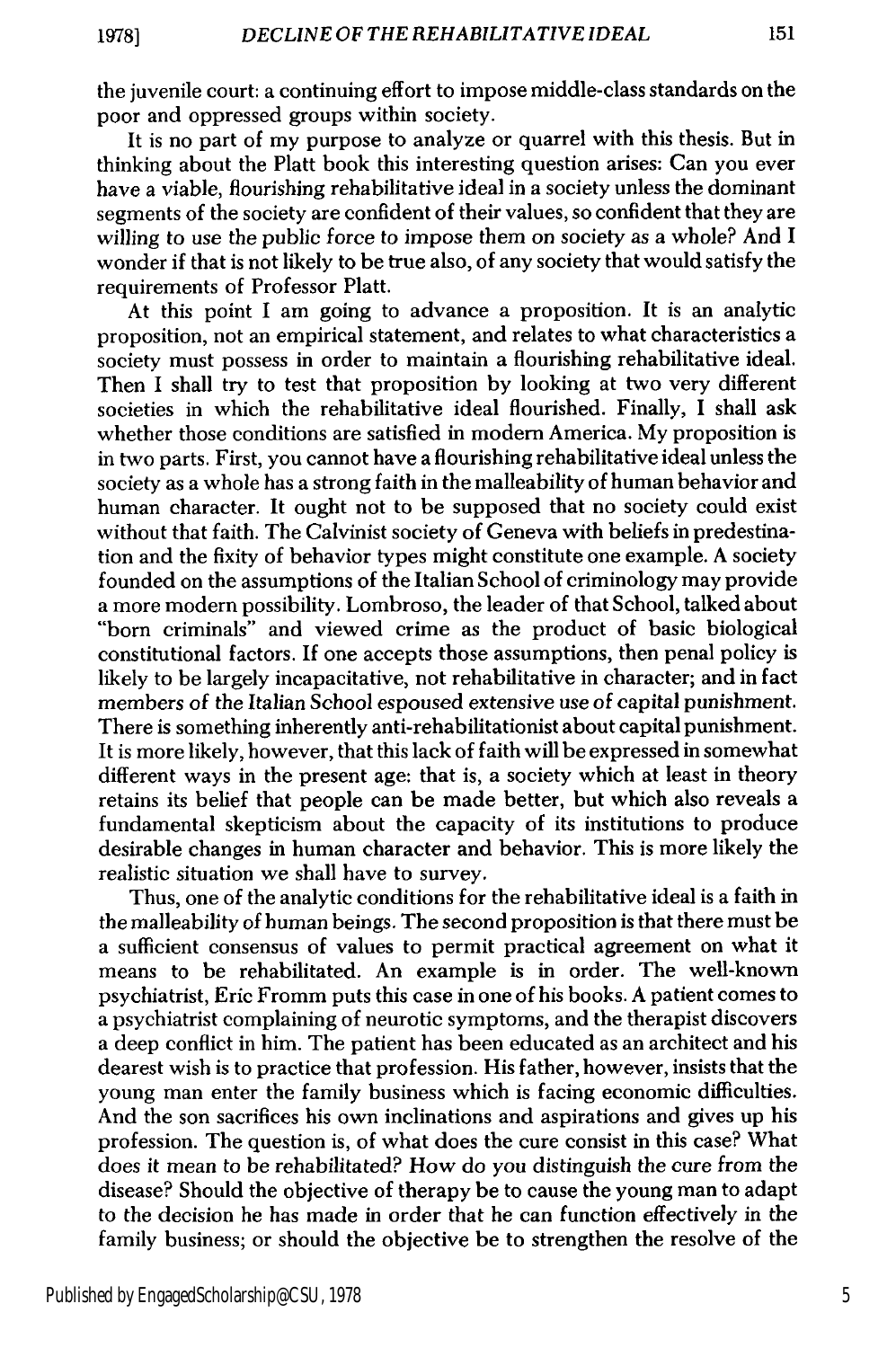young man to break away from his family ties and proceed with the realization of his own ambitions?

There is a value choice to be made. Determining the ends of rehabilitation is surrounded by value choices. And the second condition for a flourishing rehabilitative ideal is, not unanimity of values in society, but a workable consensus on what it means to be rehabilitated.

As I indicated, I shall look at two societies in which the rehabilitative ideal strongly established itself. The first is 19th century America, particularly pre-Civil War America. This was the great age of reform in America, reform associated not only with penal matters but with almost all aspects of life. This is not to say that the rehabilitative ideal was invented in the United States, it most clearly was not. One finds expressions of the rehabilitative ideal in the Old Testament, particularly the assertion that the purpose of chastisement is to make the victim a better person. The idea is repeated in the Greek plays, in Plato, and in the writings of medieval churchmen. Versions of the idea are repeated again and again in the reformist writings in the 18th century both in France and England.

Nevertheless, there is real basis for saying that the first practical institutional expressions occurred in the United States. The notion of the malleability of institutions was widely discussed in the Jacksonian period. Illustrative is a famous lecture by Ralph Waldo Emerson, entitled, interestingly enough, "Man the Reformer".<sup>5</sup> Emerson says that "[i]n the history of the world the doctrine of Reform had never such scope as at the present hour [present being 1841]. . . . [There is] not a kingdom, town, statute, rite, calling, man, or woman, but is threatened by the new spirit."6 The spirit he refers to is, of course, the spirit of reform.

Looking specifically at the area of the criminal law, one will discover that the modem penitentiary system was founded in the states of Pennsylvania and New York. The central concept of the penitentiary system was, however bizarre the methods employed to achieve it, that criminal penalties should be imposed for the purposes of improving the character, the attitudes, the behavior of persons subjected to penal treatment. Of course, the closer you get to a society the more complicated it appears. This applies to generalizations about the reformist character of ante-bellum America. The fact is, for example, that a good many people associated with the penitentiary movement, and particularly those who really knew something about it, were skeptical about the reform capacities of the penitentiary system. And if one looks at the works of novelists like Hawthorne and Melville, he finds a spirit being expressed quite different from a vibrant enthusiasm about the possibilities of malleability of human beings, **for** changes for the better. This is true, and yet it seems quite accurate to say that one of the dominant strands of the 19th century America was faith in the malleability of human beings for the better, not only in the criminal law, but generally.

Did early 19th century America have a consensus of values that made rehabilitation feasible? It was a pluralistic society; there were conflicts in values then as now, and in some areas the conflicts were as intense as those

152

**<sup>&#</sup>x27;** R. EMERSON, NATURE **ADDRESSES AND** LEcTURES (1886).

**<sup>6</sup>***Id.* at 228.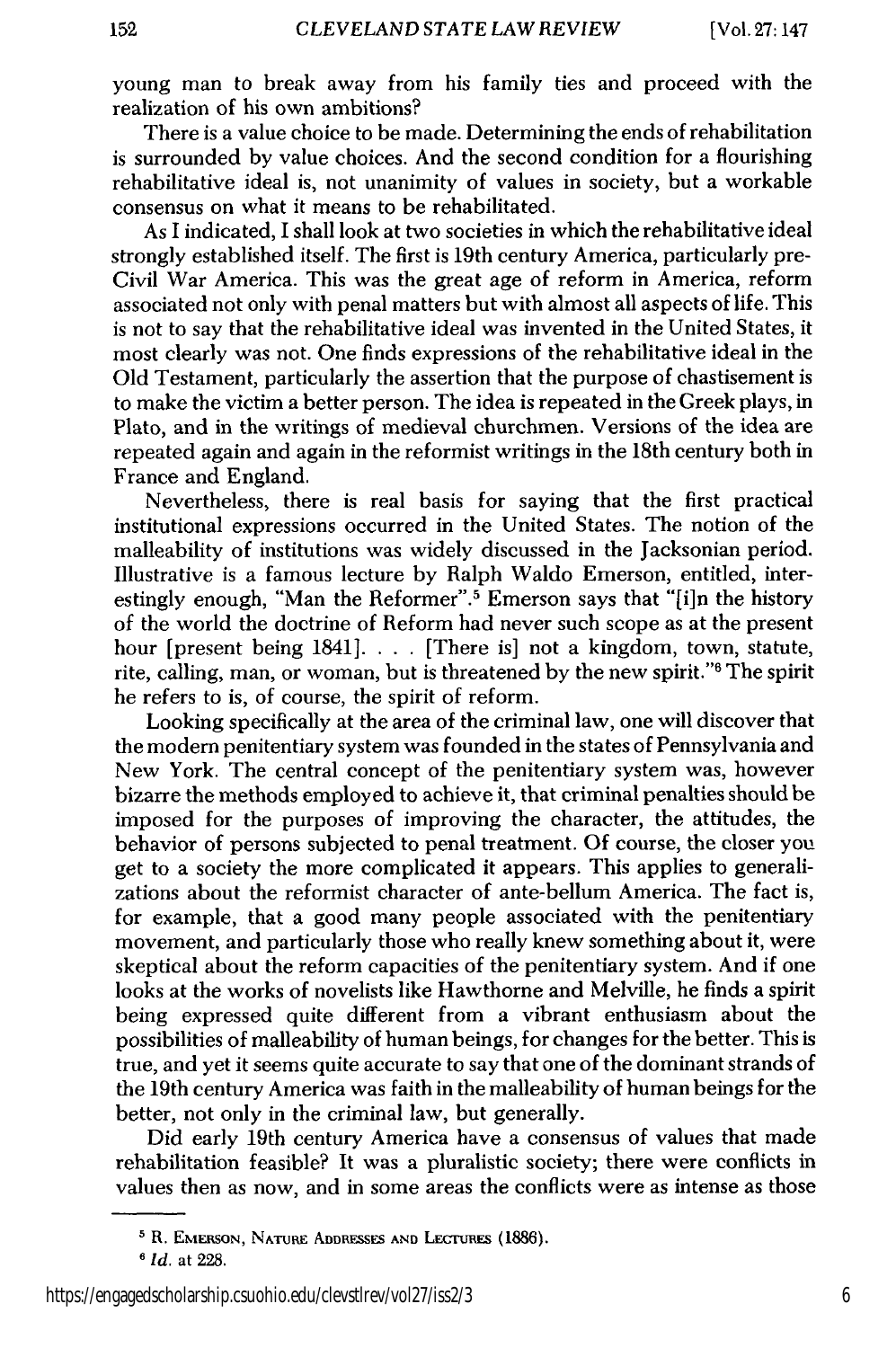today. But there were certain kinds of accord that can be safely identified; and one of the most interesting of these is the high regard expressed for the family. The 19th century, some historians have said, was a period in which there was a great surge of domesticity; that is, a rising evaluation of the importance of the nuclear family. The family remained largely immune from the attacks of the times on almost all other institutions. Some attacks on the family came from the extreme fringes of the feminist movement, but even that movement was, by and large, predicated on the assumption of the essential importance of the family and its sanctity. This is important, for if you look at the juvenile court statute in your state today, very likely you will find that the sanctions imposed by the court are directed to be as near as may be to those imposed by wise parents in a family setting. The notion of the family as a model of rehabilitation has been very important. So in summary it can be said that early 19th century America was a society in which the rehabilitative ideal found strong expression. It was a society that revealed faith in the malleability of human nature, and one in which there was a workable consensus about what rehabilitation means.

The second example of a society in which the rehabilitative ideal has flourished is one of a very different kind. I refer to modem China. That country may be said to be the clearest and most enthusiastic adherent to its own version of the rehabilitative ideal in the world today. Modern China is a society that probably believes more strongly in the malleability of human nature than any other. The official line is "Every peasant a sage." One of the manifestations of this is the remarkable faith that that society has in education - the belief that the way to solve social problems is through the devices of education. I shall not pause because of passing time to go into the details, but my assertion is that modern China, like early 19th century America, is a society that reveals those characteristics specified for a thriving rehabilitative ideal: faith in malleability of human nature and accord on the values relating to what it means to be rehabilitated.

The interesting question, of course, is whether those conditions are now satisfied in this society. If they are missing, this may give some clues about why the rehabilitative ideal has declined in these times. What are the institutions that we have traditionally relied on to change human nature for the better? The answer would certainly include the family, the schools, religion, and what might broadly be called therapy. This is not meant to be an exhaustive list. My gloomy conclusion is that in each of these areas there has been a precipitous loss of confidence in the capacity of the institution to make desirable changes in human character.

First, the family. We talk about family dissolution, violence within the family, child abuse, spousal violence. We note the fact, for it is a fact, that the family has suffered in importance because many of its functions have been taken over by other agencies, and quite deliberately so. The family has lost significance as an economic unit. There are not very many of us engaged in family farming these days, in an undertaking in which every member of the family has an economic role to play. We have delegated to public schools, to government, important aspects of the family  $-$  to adolescent peer groups, to self-styled experts on child-rearing and marital counseling. The paternalism of government is so pervasive that we almost forget that it occurs. One of the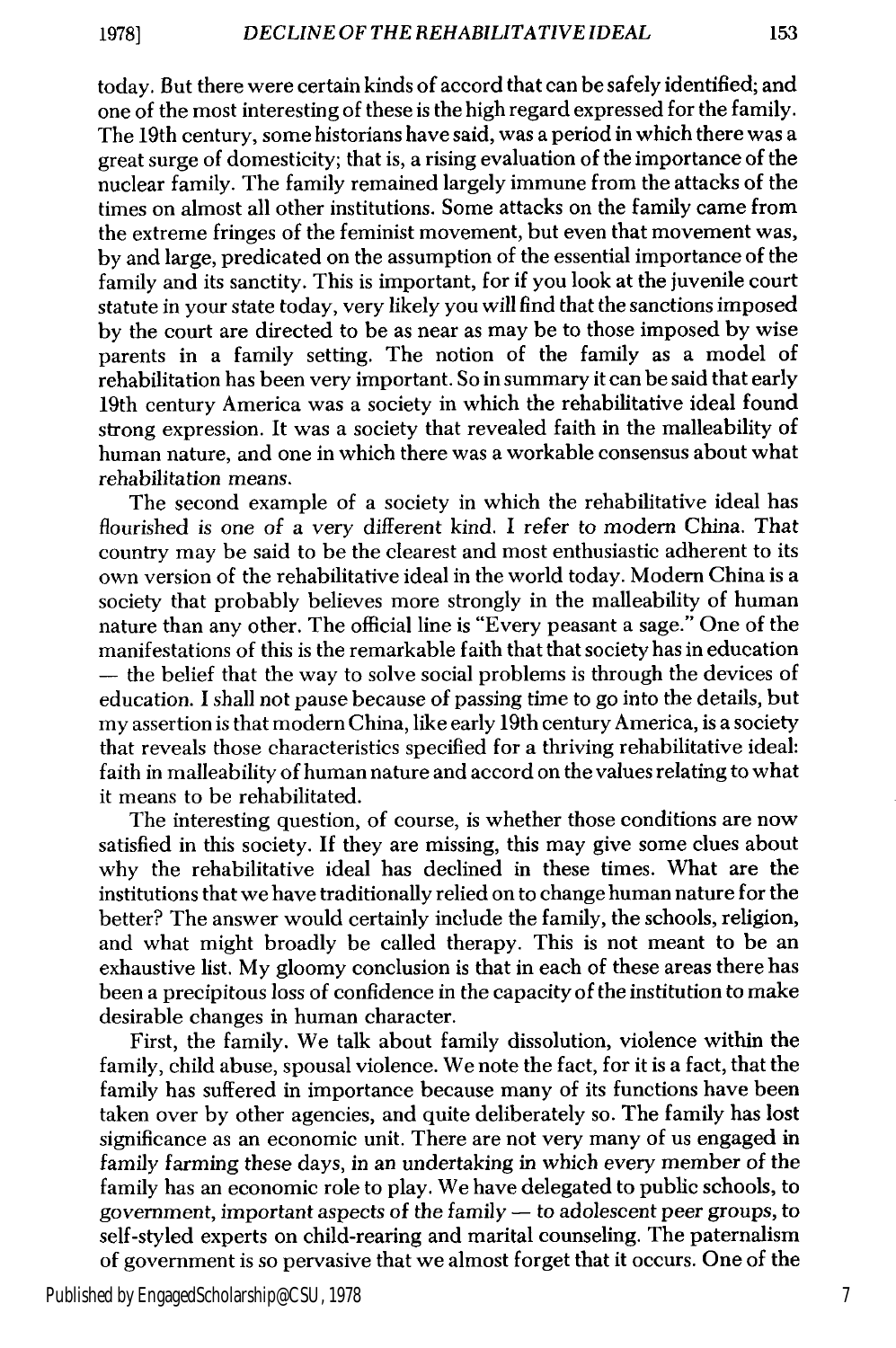154

best illustrations of this can be found in the current discussions of the proposal of the Federal Trade Commission to regulate advertising directed to children. I certainly do not want to devalue the merits of that proposal, for there may be a very good case to be made for it. **I** am inclined to think that there is. But in the Task Force Report of the Commission, there is a passage which, when thought about, boggles the mind. The statement is by a psychiatrist. The reason for government regulation, he says, is that if the parent tries to control what his children see on television, there will be an unhappy confrontation between parent and child. The notion that it is the function of government, and the federal government at that, to introduce itself between parent and child in the interests of family harmony, is a concept a little hard to accomodate.

One can also say that there has been a very significant change in the definition of what the family is. It makes a great deal of difference whether you regard the family as a kind of hierarchy in which there are mandated mutual obligations or whether you look on the family as a kind of arrangement of convenience to advance the personal self-satisfactions of each member of the family group. The modern literature on the family indicates that the second definition is becoming the dominant mode. With that being the dominant mode, one is not likely to put many chips on the family as a dynamic force for creating desirable traits of character and attitudes. The family is a tough institution, and it is not ready to be buried; but if we compare the role of the family as an instrumentality for producing desirable character today with that in earlier periods, we shall certainly find significant changes since the high point in domesticity reached in the 19th century.

What about the public school? It is the American tradition that public schools are a marvelous instrumentality for producing the kind of character that makes a democratic society possible. That faith begins at least with Thomas Jefferson and includes many 19th century reformers like Horace Mann. Is that the aspiration we hold for the public school today? One of the things most distressing today is not so much that citizens will not vote for schools levies, but the decline in our aspirations for the schools, the decline in our confidence in what the schools can accomplish. Instead of looking at the public schools as that great instrumentality for making the democratic way possible, the most we now demand, and that very tentatively, is that high school students shall have acquired basic literacy before graduating. And there are a great many public school people who say that that demand is too severe, and that all kinds of evil things can occur if you try to enforce it. This is in sharp contrast to the Chinese view of education as a solution to all problems. Time does not permit me to discuss religion. I am interested in the implications of the "born again" movement, but I shall not pause to talk about them.

What about therapy? This is a hard and complicated issue. It is certainly true that the kinds of therapy directed to making people adjust to their circumstances is not in great repute among young people in these times. On the other hand, we are afflicted by a kind of pervasive psychologism in this country which oozes out of television talk shows and situation comedies and in a whole literature of self-improvement, written, however, by persons other than the self to be improved. This psychologism performs the alchemy of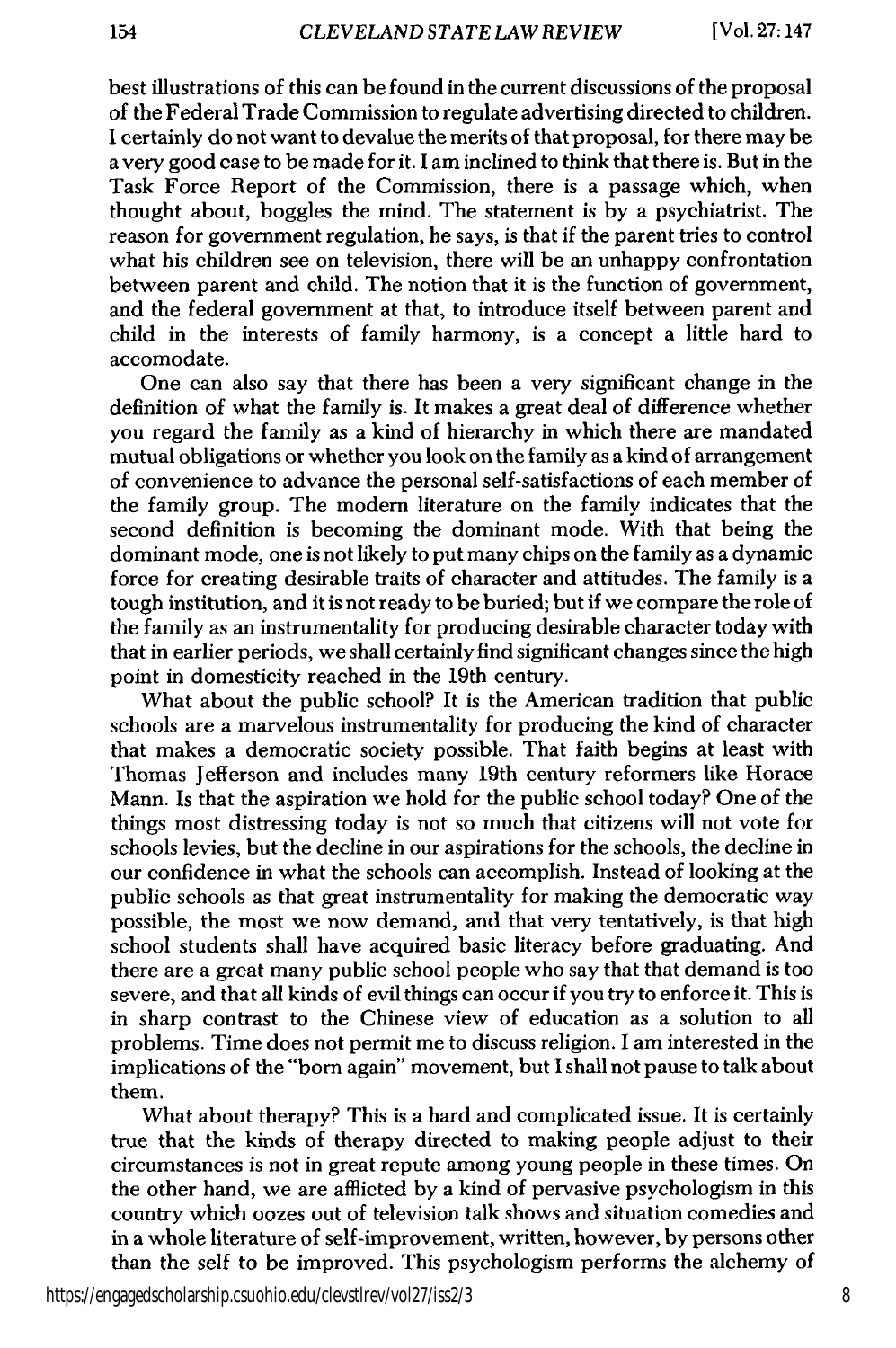transforming what are basically fundamental moral and ethical issues or basic issues of public policy into occasions for therapeutic manipulation. Despite the decline in the rehabilitative ideal, I see no corresponding decline in this pervasive psychologism. On the other hand, this kind of psychologism is directed to providing ease, comfort and excuse. It is not directed to bringing people together for the purpose of achieving major social objectives.

This does not present an inspiring view of the modem world. I am saying that there has, in fact, developed in this country a serious loss in the vibrancy of expectations about the capacity of our institutions to affect human character and behavior for the better. I also conclude that there has been a decline in the consensus of values relevant to the ends of rehabilitation, even though I shall not be able to develop that point in detail. Whatever the intellectual case against the rehabilitative ideal may be (and there is a case to be made) the decline in the rehabilitative ideal is not primarily the product of the case made. The decline is much more closely related to various cultural phenomena, most of which are not directly associated with criminal justice at all.

And so we enter a new era. It is an era in which we are very much concerned about granting discretion to public officials. This is one of the legacies of Viet Nam and Watergate. It is an era in which we are very much concerned in seeing that criminal sentences are certain, that criminal penalties are vigorously imposed. No doubt many of these tendencies are well justified by the circumstances of the times. But we need to understand that every stance that one takes toward a complex social issue has its own distinctive and peculiar pathologies. We ought not to think that in choosing a stance one can avoid fundamental difficulties. And the new stance in criminal justice today produces such difficulties. For example, if you say that it is a bad thing (and it is) to impose widely different penalties on two people who have done the same thing, one is recognizing a genuine problem of injustice that has caused deep concern, and properly so. But the other side of the coin is that there is another kind of injustice that results from providing the same penalty to persons who have done different things. It brings to mind the statement of Justice Frankfurter in a different context: "[T]here is no greater inequality than the enforced equality of unequals." 7 And one of the problems of present sentencing schemes is that in the effort to avoid disparities resulting from punishing people differently who have done the same thing, we may now tend to punish people the same way who have committed crimes in very different circumstances. The possibilities of legal definitions being made sufficiently precise to avoid that problem are very remote.

Maybe we don't know very much about how to make prisoners better  $-{\rm I}$ think we don't. But the whole history of the prison indicates that we know a great deal about how to make them worse; so that even if the rehabilitative ideal is rejected, no sane society can avoid the problem of how to mitigate the harms created by its own penal efforts. We are going to have to worry about this unless we are simply blind. That means that some of the same concerns

<sup>&</sup>lt;sup>7</sup> FRANKFURTER, *The Zeitgeist and the Judiciary*, in LAW AND POLITICS 6 (A. MacLeish & E. Prichard, Jr. eds. 1971).